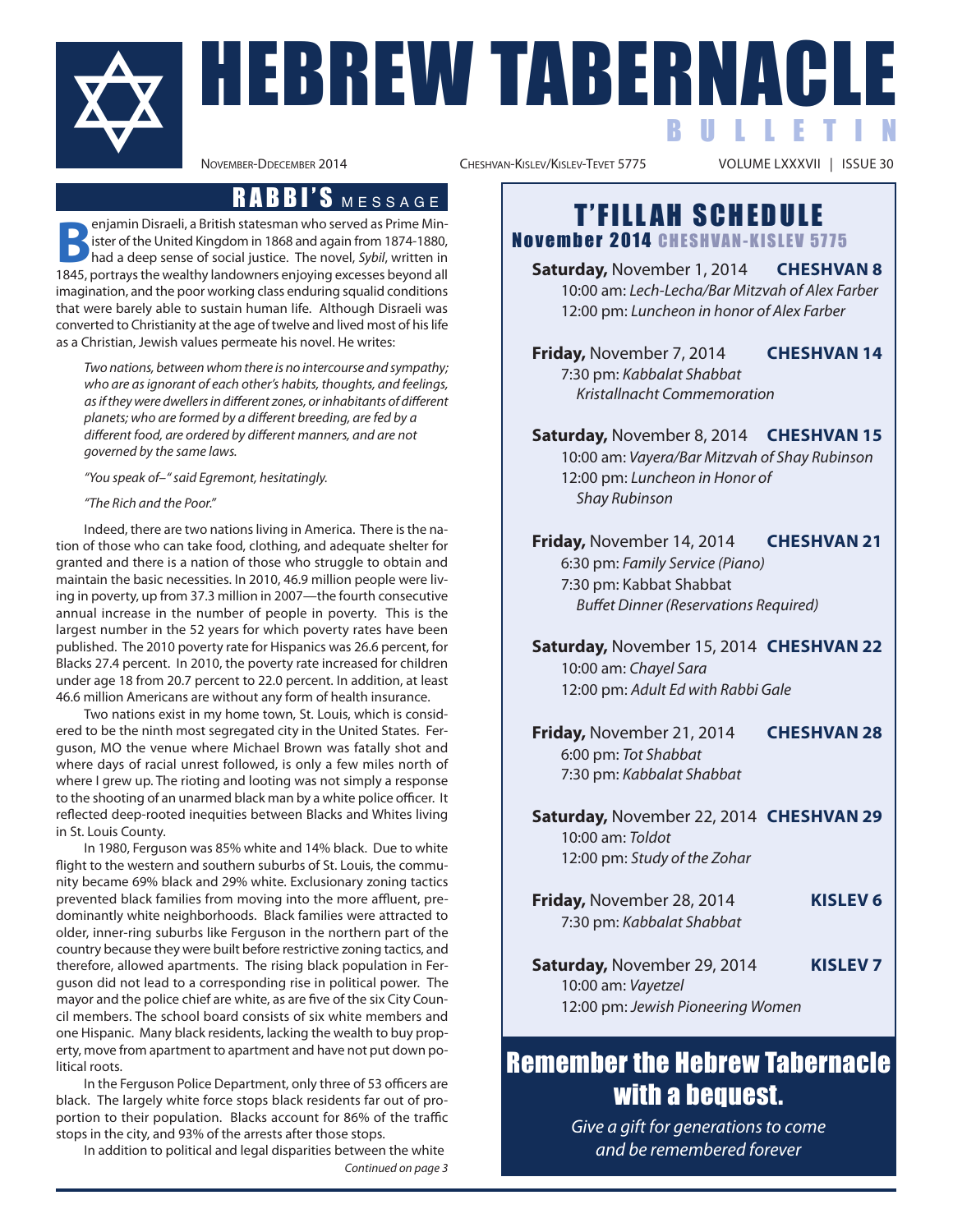

## **HEBREW TABERNACLE CONGREGATION**

A Liberal Congregation & Progressive Community Center Jeffrey Gale . . . . . . . . . . . . . . . . . . . . . . . . . . . . . . . . . . . . . . . . . . . . . . . . . . . . . . . . . . . rabbi RebJeff99@yahoo.com Kenneth Feibush. . . . . . . . . . . . . . . . . . . . . . . . . . . . . . . . . . . . . . . . . Student cantor Dr. robert l. lehman, z"l . . . . . . . . . . . . . . . . . . . . . . . . . . . . . . . rabbi emeritus Dr. ralph m. Selig . . . . . . . . . . . . . . . . . . . . . . . . . . . . . . . . . . . . . . . . . . . . . . . . President rselig@lycos.com Joan Serrano laufer. . . . . . . . . . . . . . . . . . . . . . . . . . . . . . . . . . . . . . . . vice President jslcsw@aol.com mike Klein . . . . . . . . . . . . . . . . . . . . . . . . . . . . . . . . . . . . . . . . . . . . . . . . . . vice President mkleinnyc@rcn .com rose ellen Neidish . . . . . . . . . . . . . . . . . . . . . . . . . . . . . . . . . . . . . . . . vice President ren\_27@rocketmail.com Paul Glassman . . . . . . . . . . . . . . . . . . . . . . . . . . . . . . . . . . . . . . . . . . . . . . . . . . . . Treasurer paulglassman@juno.com larry cytryn . . . . . . . . . . . . . . . . . . . . . . . . . . . . . . . . . . . . . . . . . associate Treasurer Lcytryn@gmail.com Diana Douglas. . . . . . . . . . . . . . . . . . . . . . . . . . . . . . . . . . . . . . . . . . . . . . . . . . Secretary dianaddouglas@hotmail.com mitchell Gershonowitz . . . . . . . . . . . . . . . . . . . . . . . . . . . . . . . . . . . . . . .Webmaster susan\_gellert@yahoo.com Sheila Klein . . . . . . . . . . . . . . . . . . . . . . . . . . . . . . . . . . . . . . . . Sisterhood President skleinp@aol.com richard ehrenreich . . . . . . . . . . . . . . . . . . . . . . . . . . . . . . . . men's club President rehrenreichusa@nyc.rr.com Sheldon Koy . . . . . . . . . . . . . . . . . . . . . . . . . . . . . . . . . . . hebrew School Principal skhspr@gmail.com craig m. cannon . . . . . . . . . . . . . . . . . . . . . . . . . . . . . . . . . . . . . . . . . bulletin Designer htoffice@nyc.rr.com ruth lilienstein . . . . . . . . . . . . . . . . . . . . . . . . . . . . . . . . . . . . . . . . . . . .bulletin editor htoffice@nyc.rr.com hannah eisner. . . . . . . . . . . . . . . . . . . . . . . . . . . . . . . chair, chesed committee HTchesed@gmail.com Youth & Family committee . . . . . . . . . . . . . . . . . . . . . . . . . .htoffice@nyc.rr.com Harriet Bailer, Diana Douglas & Regina Gradess GoldWing Curators EHBailer@aol.com;dianaddouglas@hotmail.com; ReginaG99@gmail.com Web address: www.hebrewtabernacle.org

Published bi-monthly by the hebrew Tabernacle of Washington heights 551 Fort Washington ave. New York, NY 10033-1908 A Member of the Union for Reform Judaism

Deadline for inclusion in the January-February bulletin is December 1st material received after that date will be held until the March-April 2015 issue. *htoffice@nyc.rr.com*

#### December 2014 KISLEV-TEVET 5775

| Friday, December 5, 2014<br>7:30 pm: Kabbalat Shabbat                                                                                                                                  | <b>KISLEV13</b>  |
|----------------------------------------------------------------------------------------------------------------------------------------------------------------------------------------|------------------|
| Saturday, December 6, 2014<br>10:00 am: Vayishlach<br>12:00 pm: Adult Ed with Rabbi Gale                                                                                               | <b>KISLEV 14</b> |
| Friday, December 12, 2014<br>6:00 pm: Tot Shabbat<br>7:30 pm: Kabbalat Shabbat                                                                                                         | <b>KISLEV 20</b> |
| Saturday, December 13, 2014<br>10:00 am: Vayeshev<br>12:00 pm: Study of the Zohar                                                                                                      | <b>KISLEV 21</b> |
| Friday, December 19, 2014<br><b>CHANUKAH: 4 candles</b><br>6:30 pm: Family Service (Piano)<br><b>Briing Your Own Menorah</b><br>7:30 pm: Buffet Dinner<br><b>Reservations Required</b> | <b>KISLEV 27</b> |
| Saturday, December 20, 2014<br><b>CHANUKAH: 5 candles</b><br>10:00 am: Miketz<br>12:00 pm: Jewish Pioneering Women                                                                     | <b>KISLEV 28</b> |
| Friday, December 26, 2014<br>7:30 pm: Kabbalat Shabbat                                                                                                                                 | <b>TEVET4</b>    |
| Saturday, December 27, 2014<br>10:00 am: Vayigesh                                                                                                                                      | <b>TEVET 5</b>   |

# **hT needs your help to fix things or get things fixed!**

interested? Let us know how you can help our aging building! Please leave your contact info at the office!

**212-568-8304**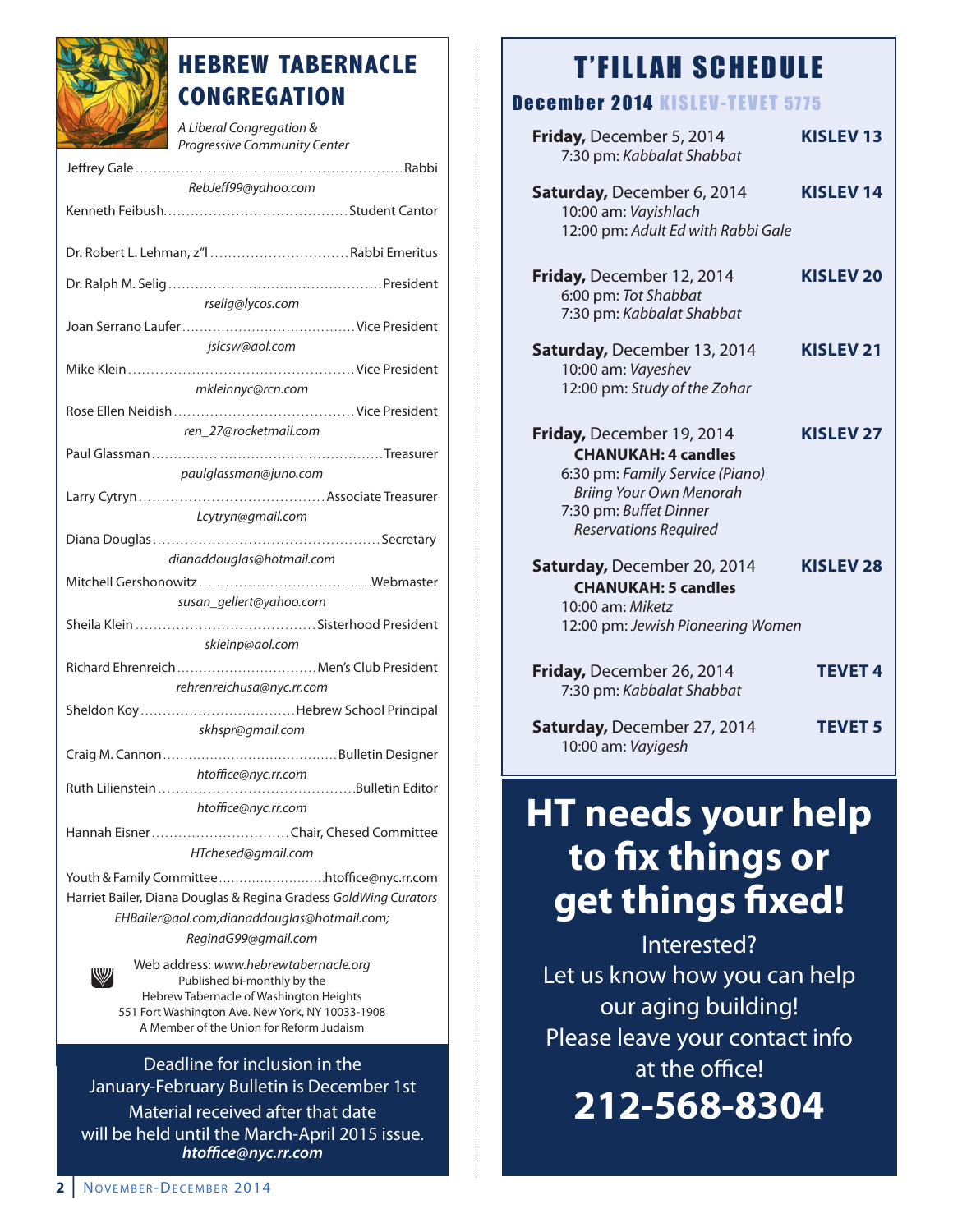#### RABBI'S Message

#### Continued from page 1

and black populations, economic disparities exist as well. The median household income for St. louis county is \$47,000 a year. The median household income for residents of Ferguson is \$36,000 a year. This figure, adjusted for inflation, represents a 25% decline between 2000 and 2012.

Economic disparities go hand in hand with segregated schools. The shooting victim, Michael Brown was educated in the underperforming Normandy School District, which lost accreditation and is being operated by the Missouri Department of Education. Neighboring school districts have fought accepting Normandy students as transfers. it may "take a village to raise a child", but many administrators in better-resourced parts of St. louis county had no problem saying quite publicly that Michael Brown and his brothers and sisters did not belong to their village.

how brutally ironic is this reality as the year, 2014, marks the sixtieth anniversary of Brown vs. Board of Education of Topeka? On May 17th, 1954, nine Supreme court justices unanimously repudiated the concept of "separate, but equal" and outlawed racial segregation in the public schools. Chief Justice Earl Warren wrote the opinion:

. . .To separate children from others of similar age and qualifications solely because of their race generates a feeling of inferiority as to their status in the community that may affect their hearts and minds in a way unlikely to be undone . . . .

We conclude that in the field of public education the doctrine of "separate but equal" has no place. Separate educational facilities are inherently unequal.

as Jews, how can we allow "two nations" to continue to exist in our country? Withdrawing our love of the stranger betrays everything for which Judaism stands. As Jews, we must think of humanity as one family, not as two nations warring with each other. Feeding the hungry,instructing the uneducated, advocating for the disadvantaged, and reducing the gulf between the haves and the have nots is, indeed, religious act. a truly religious community dedicated to the service of God is, in essence, a caring community dedicated to the service of people.

### LETTER FROM ONE OF THE VICE PRESIDENTS

**have been meaning to write this message for some time now and<br>it is long overdue but tending to family matters and dealing with** have been meaning to write this message for some time now and the many details it takes to run the Tabernacle have kept me from submitting this message sooner.

First of all, I want to say that it is a great honor to serve this 108year-old institution and i thank the congregation for the nomination at the last annual meeting. I will periodically use the Bulletin to update you on what is happening in our community and may also appeal for assistance with events.

#### Rabbi's New Office

The Rabbi's office has been relocated to the northwest corner of the second floor. His old office is now designated as Classroom #2 and will be used for our Hebrew School and as a rental space to generate additional income. Congregants can meet with the Rabbi in his new office or arrange a meeting with him in our new conference Room, adjacent to the General Office.

#### New Tot Membership Program

We have a new program that allows families to join our congregation at a reduced rate until their children reach first grade. Several



## SAVE THE DATE for our Annual Rummage Sale

#### Seeking Items to Sell and Volunteers to Help!!!

**This year's Rummage Sale will be held on Sunday, December 7th**<br>and Monday, December 8th from 10am to 4 pm. What a great opportunity to clean out your closets and cabinets! Ask neighbors to donate their gently used items. Please help by passing the information on to your friends and community. This is one of the hebrew Tabernacle's largest fund raisers and we always need funds!

We accept donations of houseware, furniture, software, cD's, DvD's, books, toys, games, art work, jewelry, handbags, children's clothing and general bric a brac. all items should be in working order and in good condition. if you would like to receive a receipt for your donation, please label boxes and bags with the general content and personal information. You may bring in donations during regular office hours, or call 212 568-8304, to arrange a convenient time.

our corner café will again be open. We gladly accept donations of fresh baked brownies, muffins, cookies, bread, etc. to be dropped off the mornings of the sale. The delicious aromas wafting from these treats encourage shoppers to stay longer and buy more!

volunteers will be needed prior to the Sale for sorting, pricing and setting up. Each day of the Sale we will need floor walkers, cashiers, baggers, and concessionaires. Please contact us if you are available to help at this wonderful community event.

Thank you in advance for your help and support.

#### Rose Ellen Neidish & Mike Klein, Co-Chairs

families have recently joined. in conjunction with this program, we ran our first Tot - Hashanah service. It was a great success with 45 families in attendance. Our Rosh Hashanah Youth service was also very successful and even needed more chairs. To obtain information for yourself or somebody else interested in this program, please contact Shelly Koy, hebrew School Principal. You may pick up a special Tot Shabbat Family Membership form from the office or download an application form from our web site.

#### Building Matters

a number of fairly large capital projects had to be undertaken this fiscal year. Three deteriorated 4" cast iron roof drains had to be replaced, one back yard floor drain was replaced and the drain pipe in the floor was replaced in our kitchen as well. New hinges were installed on some of our historic main entrance doors and the unsightly heavy iron bars across the inside of the doors have been removed and replaced with attractive push bars. The transoms above the historic doors had new fire-rate frosted glass installed. New thermal insulated windows were installed in classroom #1. New door closers were installed throughout the building and the door leading to the back yard from 185th street was restored and outfitted with a new push bar, as was the door leading to the back yard. Additional Continued on page 6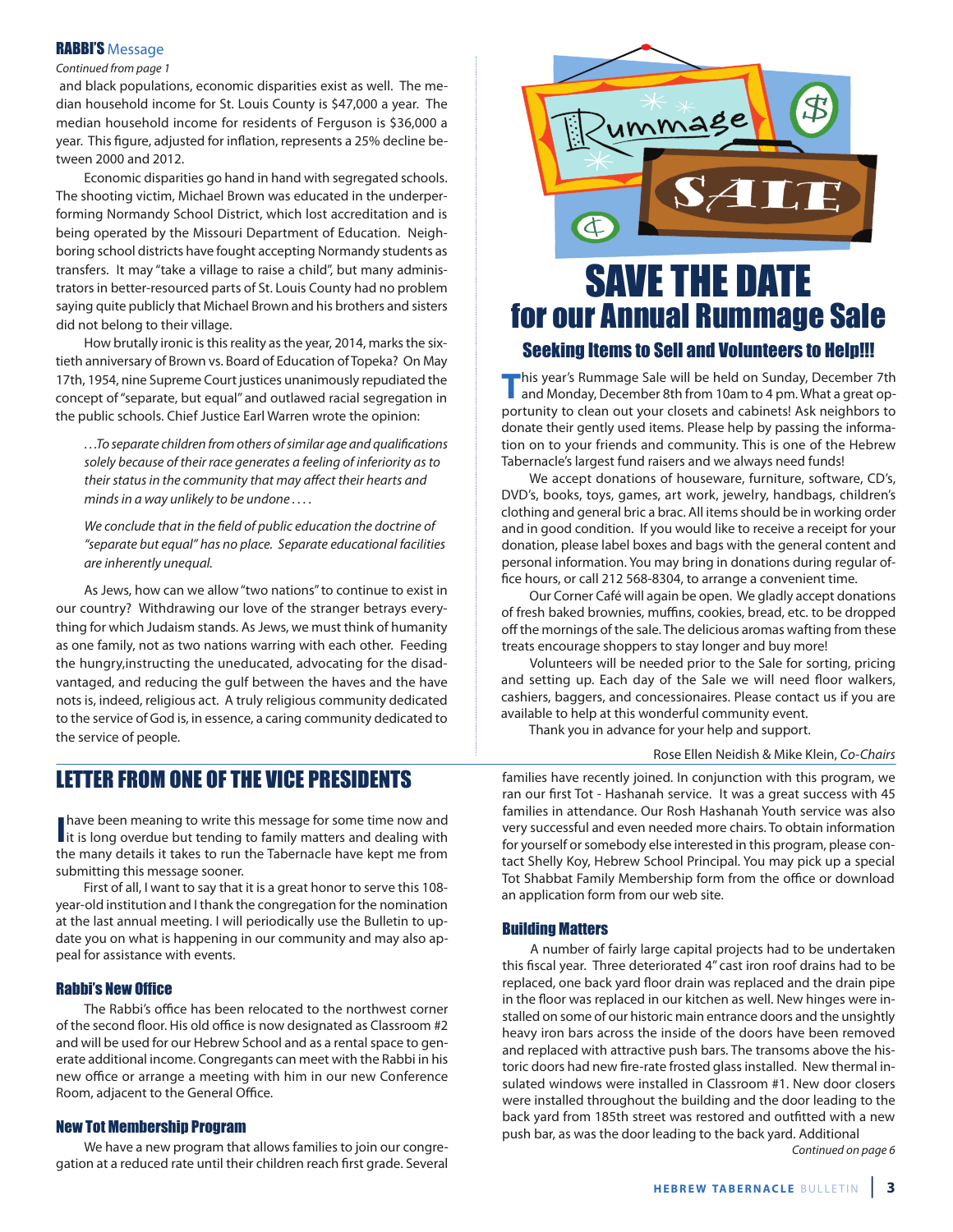**The Hebrew Tabernacle, The Uptown Community Church and The Church of the Heights warmly invite you to an**

## *INTERFAITH THANKSGIVING CELEBRATION*

## *FOLLOWED BY THE OPENING OF THE ARMIN & ESTELLE GOLD WING GALLERY* **November/December 2014 THANKS-GIVING EXHIBIT**

*Featuring in age order:*

*Amaryllis Kimberly Rachel Lourdes Reyn Robert Teo Jeffrey and Rita*



**Meet 9 people - age 12 to 103 years old from 3 congregations sharing one Art Deco building who answered the question:**

## *WHAT ARE YOU THANKFUL FOR?*

**With Photographic Portraits by CAROLINE BROWN, Artistic Interpretations by TUWANDA HARMON, Collage and Interviews by REGINA GRADESS, Curator**

**At Hebrew Tabernacle 551 Fort Washington Avenue at 185 St., NY, NY 10033 3:00 p.m. promptly on Sunday, November 23, 2014 Free Admission – call 212-558-8304 for gallery hours or visit HebrewTabernacle.org**

**Artist:** *Caroline Brown***: Caroline is a published professional photographer who lives in Hudson Heights and is a member of the Uptown Community Church. She exhibits at Hudson View Gardens and has won the Crystal Apple Award for historic preservation and education.**

**Artist:** *Tuwanda Harmon***: "I'm a self-taught digital artist, born in the Bronx, now living in Washington Heights. My inspiration comes from unscripted storytelling that builds up character throughout the process. When people see my work, I'd like them to see a story hidden within the piece. I enjoy using bold, bright colors, collaged patterns and photo manipulation. My favorite subject matters are portraits and abstracts which I create using digital applications on my iPad, painting with brush and canvas and using other mixed media. The most fulfilling part of my life is being a wife and mother."**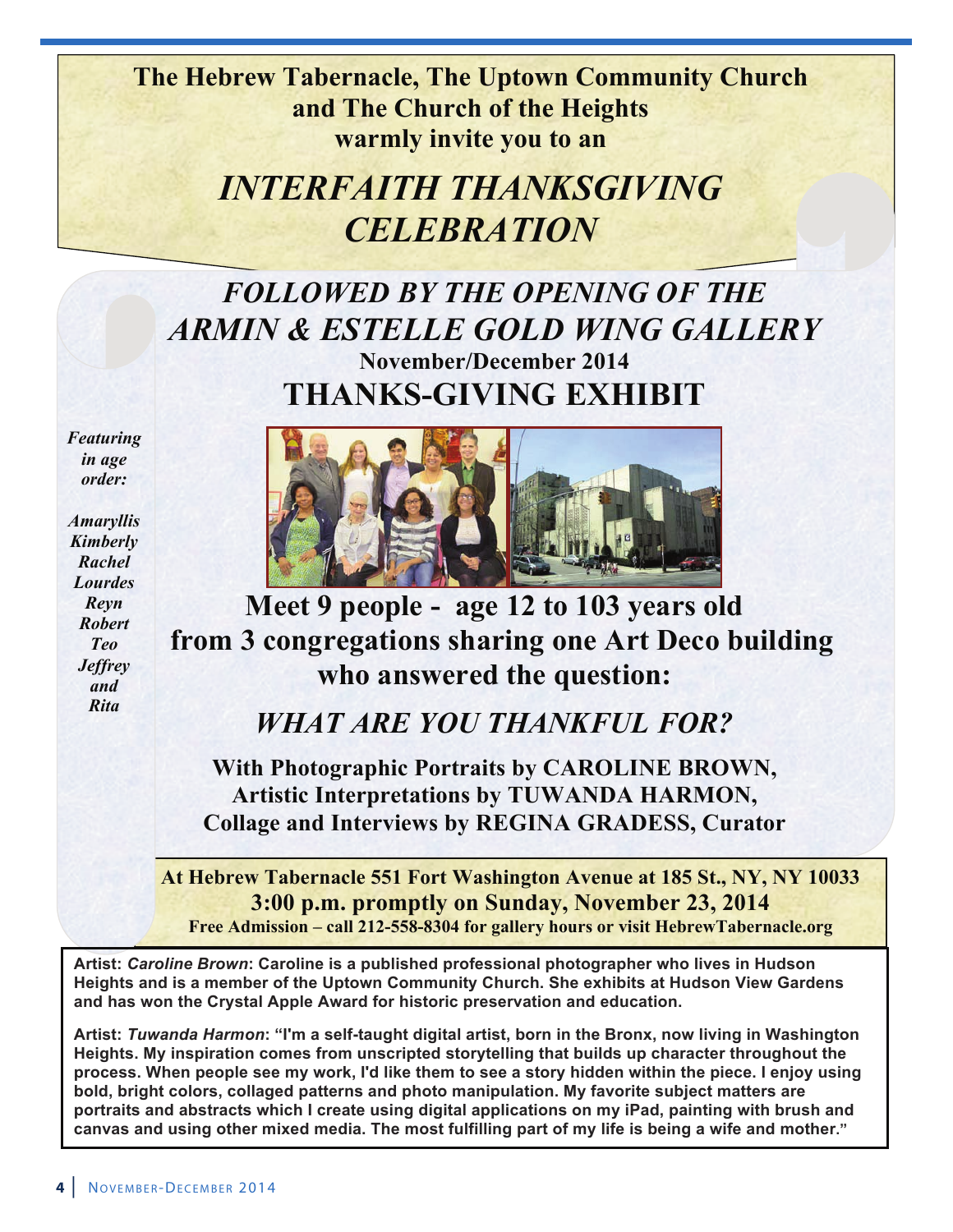# **THANK YOU**

#### **WE GRATEFULLY ACKNOWLEDGE THESE RECENT CONTRIBUTIONS:**

#### **aDUlT eDUcaTiOn FUnD, israel 101**

received a donation from… hemda billig beatrix Dinitz Richard Ehrenreich Hannah Eisner clarice hausman rhonda lee Kaplan michael & melanie Klein Sheldon Koy Morton Orentlicher Rita Rosenthal Susan Saar Fredy Seidel various inez West

#### **General FUnD**

received a donation from…

Charles & Lilli Friedman Charles & Lilli Friedman

Paul & Sheila Klein **Kollary Accord Contract Contract Contract Contract Contract Contract Contract Contract Contract Contract Contract Contract Contract Contract Contract Contract Contract Contract Contract Contract Contra** 

Sharon Lehman Kol Nidre / Yiskor Donations

laura altschuler Kol Nidre / Yiskor Donations Ruth Baer in memory of the Yahrzeit of Leonie Neuburg harriet berger in memory of the Yahrzeit of henriette Walle herta bloch Kol Nidre / Yiskor Donations ruth burger in honor of ursula Kohlmann's birthday Bernard R. Crystal **Kollands** Crystal Kol Nidre / Yiskor Donations in memory of the Yahrzeit of Sylvia crystal Nina edwards Kol Nidre / Yiskor Donations arthur eisner Kol Nidre / Yiskor Donations eva b. Feist Kol Nidre / Yiskor Donations In honor of the 50th Anniversary of Mark Hamburgh's Bar Mitzvah! miriam & Desma holcomb Frank in memory of the Yahrzeits of adolph Frank and Danny Frank Gertrude Frankel in honor of Tefillah Prayer Rosh Hashanah General operating support Barbara Futterman Theorem Communications of the Middle Mondon Kol Nidre / Yiskor Donations barry & irene Gilbert in memory of the Yahrzeit of ella maier maryann Glantz in honor of Mark Hamburgh in honor of Mark Hamburgh lana Glaz Kol Nidre / Yiskor Donations edith Strauss Goldsmith Kol Nidre / Yiskor Donations Mark & Rita Hamburgh **Kol Nidre / Yiskor Donations** Kol Nidre / Yiskor Donations In appreciation of the efforts of Ralph Selig and the clergy on my 50th bar mitzvah anniversary In memory of the Yahrzeit of Arthur Berg clarice hausman in memory of the Yahrzeits of the hausman, Schwartz, and Tsap families Kol Nidre / Yiskor Donations Rolf Hoexter **in the Value of the Yahrzeits of Fred and Anne Hoexter in memory of the Yahrzeits of Fred and Anne Hoexter** Kathe Jonas **in the Value Community of the Yahrzeit of Paul Gottschalk in memory of the Yahrzeit of Paul Gottschalk** Rhonda Lee Kaplan To permanently enter the name of Julius Kaplan into the Book of Life, and to the annual Yahrzeit list. To permanently enter the name of Ruth Bekker into the Book of Life, and to the annual Yahrzeit list michael & melanie Klein in honor of ursula Kohlmann's special birthday bernard Kramarsk in honor of ursula Kohlmann's birthday Joseph & Joan Serrano Laufer **Permanently enter the name of Robert Kraus into the Book of Life**, to the Kaddish list for one year and permanently to the annual Yahrzeit list.

תוחה רב

Continued on page 6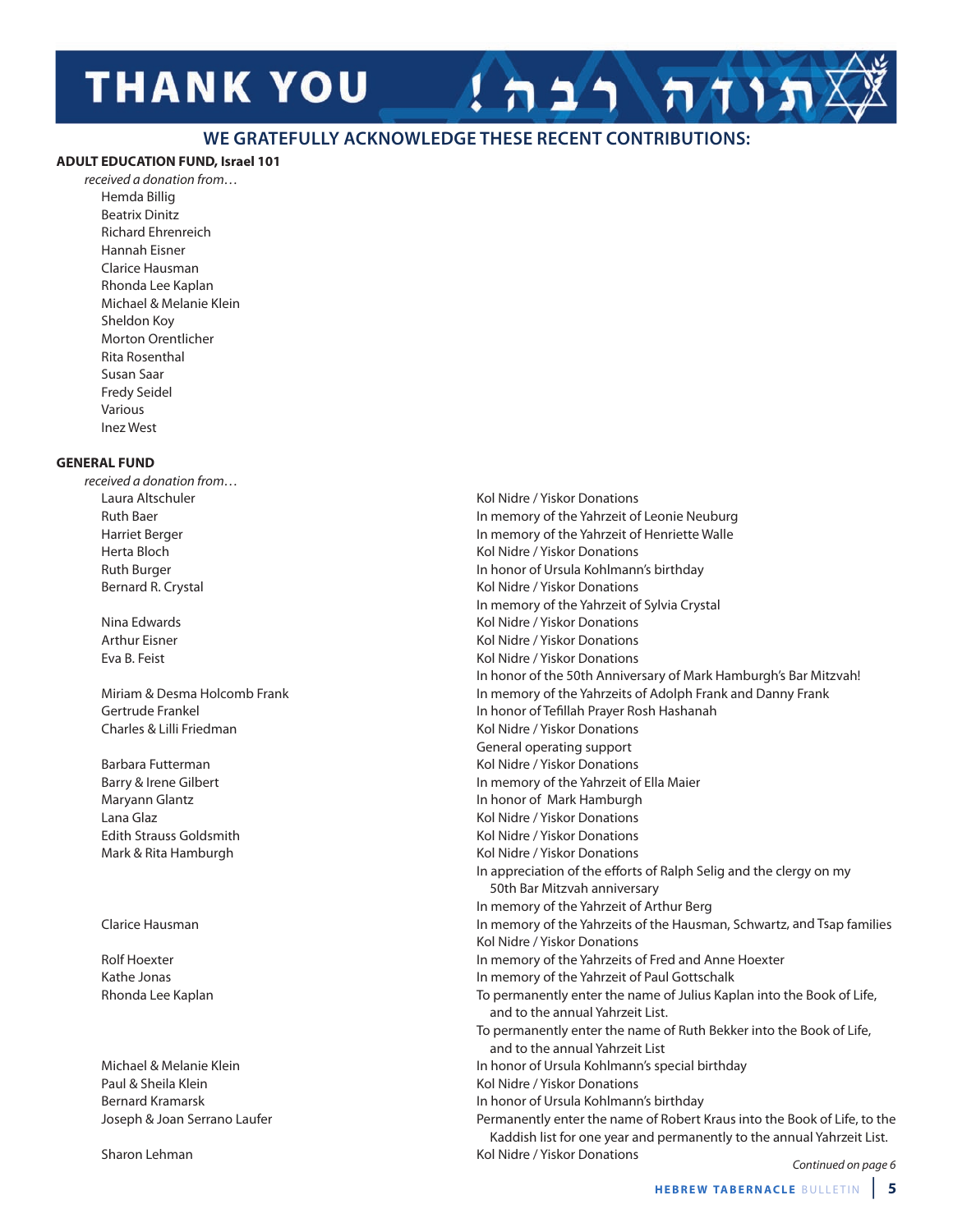# **THANK YOU**

#### **DONATIONS**

Continued from page 5<br>Rita Leopold

**Ralph Selig General operating support** General operating support Lt. Col. Walter & Mrs. Anita Stern Kolley Anita Stern Kol Nidre / Yiskor Donations Margot K. Stern Kol Nidre / Yiskor Donations Gary Thalheimer **Kollandia and The Control Control** Kol Nidre / Yiskor Donations

#### **MUSic FUnD**

received a donation from…

#### **PrinciPal'S DiScreTiOnarY FUnD**

received a donation from…

### Kol Nidre / Yiskor Donations in memory of our dearly departed irene Schmidt Ruth Levi **ruth levilled ruth levilled ruth as a controlled by the purchase Flowers for Yom Kippur** to purchase Flowers for Rosh Hashanah Daniel macht Kol Nidre / Yiskor Donations edith rosenbaum Kol Nidre / Yiskor Donations Rita Rosenthal **Rita Rosenthal** Communist Rise of the Middle Communist Rise of the Middle *Kol Nidre / Yiskor Donations* In memory of the Yahrzeit of Walter Rosenthal and Aliyahs hermann & Georgette Gestely Teifer in memory of the Yahrzeit of imre Gestely In honor of Ralph Selig for repair of the Sanctuary audio equipment Kurt & Anita Vooss **Kollandisch Schwarter (Kollandischer Wisc**hoff Viskor Donations ruth Wertheimer Kol Nidre / Yiskor Donations in honor of aliyahs for Yom Kippur Dr. Ruth Westheimer Theory of Theory and Theory Kol Nidre / Yiskor Donations

הווה רבה!

harriet bailer Donation to help maintain our choir & organ services

Rose Ellen Neidish in honor of Shelly Koy and all he does for HT and for Passover lollycones

#### **raBBi'S DiScreTiOnarY FUnD**

received a donation from… Desma Holcomb

#### Vice President's Letter

#### Continued from page 3

illuminated exit signs were installed and additional emergency battery operated lighting was also installed.

Next on the list is the replacement of several large glass window panes in the sanctuary and possible expansion of our ccTv system. We will most likely have to repair a steam pipe in the near future as well. Our dues barely cover our operating expenditures. Capital projects must be covered through grants and donations. The more donations we receive the more capital improvements we will be able to make. We have made tremendous progress in maintaining and improving our building over the past few years, but there is still much that needs to be done to bring our building to a complete state of good repair.

#### Interfaith Thanksgiving Service

hebrew Tabernacle will be holding its first interfaith Thanksgiving Service in our sanctuary on Sunday, November 23 at 3:00 pm with the uptown church and the church of the heights. These two congregations now hold services in our building on Sundays. Please share this information with your friends and family.

#### Rummage Sale

Please mark your calendars for HT's famous annual rummage sale which will be held on Sunday and Monday, December 7 and 8 in our Social hall. volunteers are needed to sort, set up, pack, and clean up as well as to serve as cashiers, floor walkers and in the refreshment area. Donations are needed, but please do not donate any bedding items or

items that are soiled or broken. in the adult garment category, please only bring coats, jackets, ties, sweaters, shoes and boots. To volunteer, please contact Rose Ellen Neidish or myself.

#### Secular New Year's Party

We would like to reestablish the hT tradition of having a New Year's Eve party. The party would be used as a fundraiser to replace the worn out stage curtains in the Social hall. if you are interested in volunteering for this event, please contact Denny Kelk.

#### Welcome New Members

On behalf of the Executive Officers and Board of Trustees, I would like to welcome the following new members to our congregation:

#### **rhonda lee kaplan**

**Julia Weisenberg, Dmitri, Anny, Doria and Regina Kolmogorov eric, Magda and ethan cohen Jennifer Talansky, Brain and Mikayla Schneider Debbie Ann Mever, Eric Michael and Isaac David Rosenthal Molly and ethan wasow Park Matt, Tracy and violet Quinn Picker Sarah Silver, John, alexandra (andi), Josephine (Josie) and Jamie authers.** 

L'SHANAH TOVAH wishing all of you a year filled with peace, health and happiness.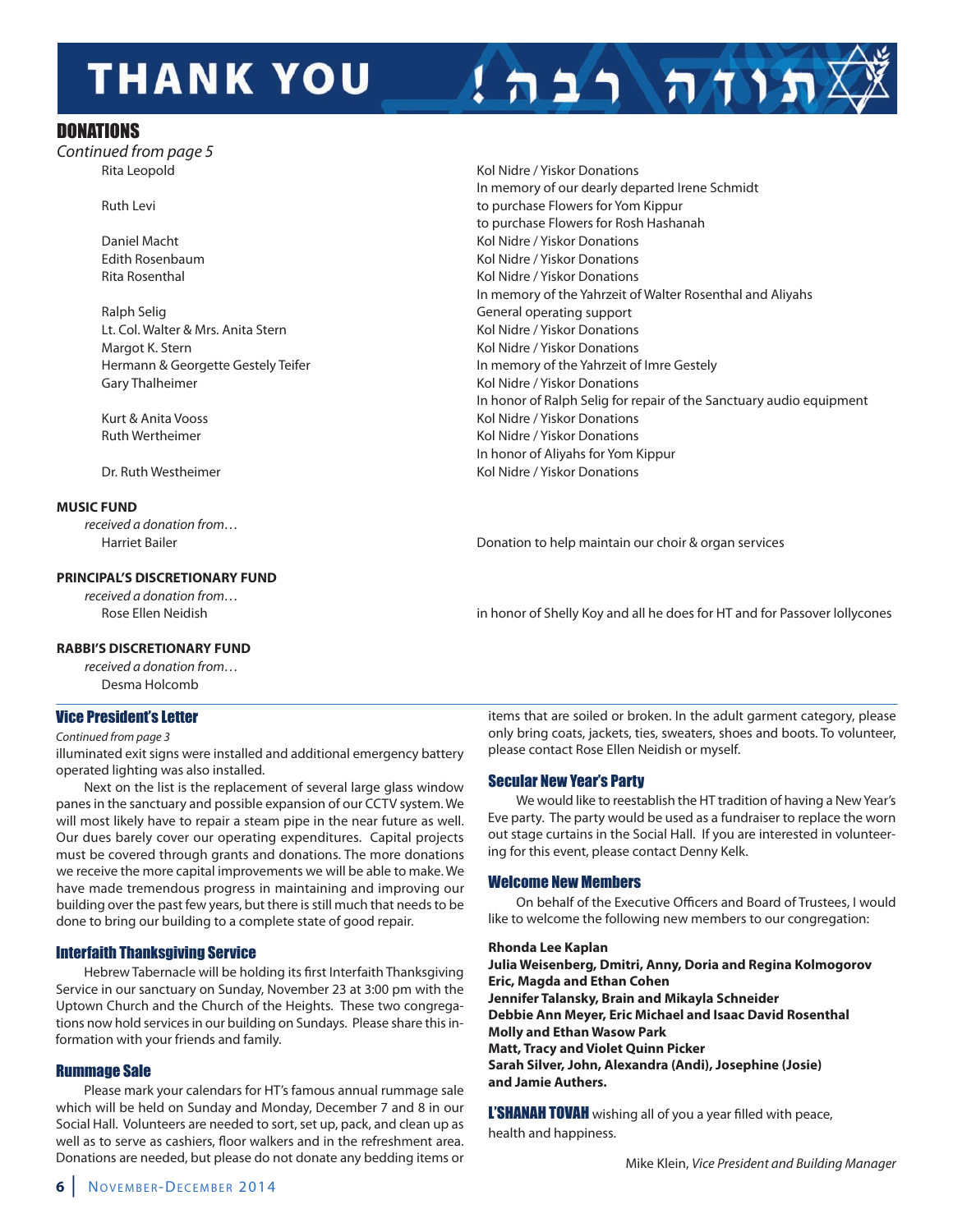

## Bar Mitzvah of Alec Farber Bar Mitzvah of Shay Rubinson

**Alec Farber is currently an 8th grader at Columbia Secondary School<br>in Harlem, where his favorite subjects are English and social stud**ies. he competed in the New York State National Geographic Geobee, where he came in 6th statewide, and has had an avid interest in geography, history, and learning about the world from a very young age. For the second year in a row he is competing in the national Future cities competition, where he and his team create an environmentally sustainable city for the future. Alec has attended Hebrew school since Kitah Aleph, and enjoys participating in events at the Hebrew Tabernacle. he is thankful for the experience and how it has allowed him to connect with his Jewish identity.

alec enjoys travelling and sometimes being as far away from school as possible. he has moved on from just learning about the world to actually seeing it in person. In France he visited a World War II Vichy detainment camp, the Parisian Jewish street where his great grandmother lived, and the Venetian Jewish Ghetto in Italy. After visiting the Terezin concentration camp at the age of 8, he became very aware of both Jewish and non-Jewish suffering, which has encouraged him to want to help the world through participating in government or charity when he grows up. He hopes to go to Israel to study for a few months in the future, which would be relevant since he's been in hebrew school since Kitah Aleph. . He is part of the fourth generation in his family to attend camp Kinderland, a secular Jewish summer camp in massachusetts. Yiddish and social activism are at the heart of his summer activities.

As his mitzvah project, Alec volunteers as a reading tutor for 5th graders at TEP Academy, and enjoys giving back in this way. He is pleased to participate in The Remembrance project, remembering and celebrating the bar mitzvah that could never happen for a victim of the holocaust. He likes biking and gardening in his free time. He is very grateful to have both his grandparents alive and well to see him go through this important date in his life, and is thankful for his loving family and friends, including the hebrew Tabernacle community.

> Members of the congregation are invited to join the Farber family for a Kiddush luncheon following the service. Please rsvp to laurenfarber@aol.com if you plan to stay for the luncheon.



The Rubinson/Thorpe family invites the Hebrew Tabernacle congregation to celebrate with Shay Rubinson and his extended family and friends as he becomes a bar mitzvah on Saturday, November 8, 2014 at 10:00 am.

Shay is an 8th grader at the community School in Teaneck, NJ. Shay's greatest passion is playing, watching, and studying sports. he started playing baseball in the local Hudson Cliffs Baseball League. Shay currently competes in both baseball and basketball programs with the Yorkville Youth athletic league. he is an avid New York mets fan, which just goes to show that Shay has a great sense of humor and an endless capacity for optimism.

Over the past three years, Shay has spent part of his summers at Camp Scatico in the Hudson River Valley—where his great-grandfather, his paternal grandparents, and his dad also attended camp.

Shay's torah portion is vayera from Genesis, which includes the recounting of abraham's negotiations with God over the destruction of Sodom and Gomorrah, as well as the "Binding of Isaac" story.

Members of the congregation are invited to join the Rubinson/Thorpe family for a Kiddush luncheon following the service. Please rsvp to laurathorpe360@gmail.com if you plan to stay for the luncheon.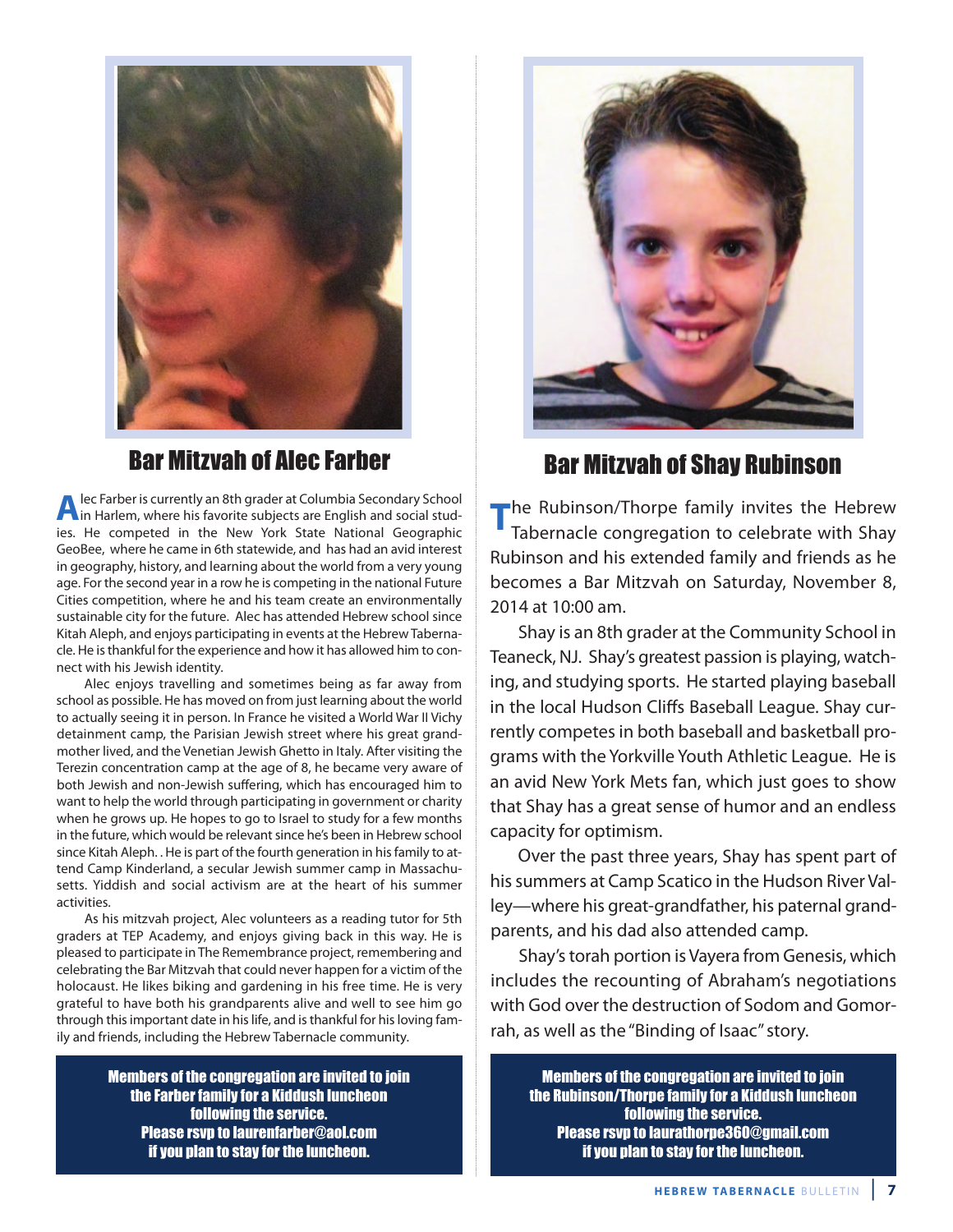### **IN MEMORIAM**

in grateful memory of the departed whose names are taken from the records of Hebrew Tabernacle and Beth Am and which appear on a separate weekly Yahrzeit list. it is our minhag to read Yahrzeit names at the Shabbat services following the date. **if you would like a name read, please call the office in the preceding week.**

#### **YahrzeiT liST**

#### **October 31 & november 1, 2014**

Stanley Adelman Walter Barton **Arthur Berg** Fred bern betty bodenheimer Jean boehm alyssa brennan leopold cahn George charig Paula Deman Stephen Fleck Sari Frank Winston Werner Frank Rae Friedland Flse Friedman rosa Ganz Dr. Walter Getreuer Fred Gluck meta Goldmann Paul Hahn rose hanau Renate Heiman Gertrude heller alice hertz ludwig heymann charles hymes hannah Jacob Frank Koerpel alex Kopydlowski **Elizabeth Kunz** Jesse Kutell Leopold A. Levison Augusta Levy lillie machlis bella mandelsberg Claire May Clara Mayer Joseph merber **Theodor Morgenroth** alfred muir benjamin oberst

Yetta Rothschild Eugene F. Rubino rosalind Salomon lilly Sandel Florence Scheer Selma Spiegel leo Steuerman Paul Strauss lydia Tislowitz herta Westheimer

#### **november 7 & 8**

Samuel J. Appel David baer isaac bauland ilse bergman Siegfried bernheim Nathan bloom alfred bornstein berta choron boris choron Jane collin harry Danzig Jane Danzig Paula Ehrenreich lily Freedman Regina Landau Freeman bella Friedberg Julius Goldschmidt helene Goldstein ida Gordon Resi Hamburger David Heumann Louis Hopp Miriam Isaac ernest Jakobsberg morris Kahn Samuel Kaplow elsa F. Katz max Kern irma Knoepfler Rose Kuehnrich ida S. Kuerer

hermann levite Rene Loeb Larry Lubin alphons mayer Walter M. Meyers **Karl Muetz** cecelia Nadler Josef Nesselroth markus oppenheim Rudolph R. Pfeffer **Yitzhak Rabin** Harriet Rothschild hans Walter Sittenmann arthur Sommer lillian Sontheimer Naftali Spiewak ilse Stadthagen ida Stern Phyllis Taylor Paul Ullman henriette Waller abraham Ward Fanny Weber bernard F. Wickert

#### **november 14 & 15**

hermann altmann **Emanuel Arnstein** Otto Bissinger herman bloch isidor bloch **Richard Deman** Fred Ebel **Herbert Elias** Rosalie Englaender Max Erman Viola Eschelbacher Gertrude Fleischman Regina Frankenberg **Edgar Friedberg** Florence Friedland Felix Galimir Pepi Gartner David Goldfarb **Rudolf Grunewald** Leah Haines helen W. hart lillie henoch Max Henoch

Hans Hermann

Erich Herz Karoline herz Marta Herz Samuel herz Martin Herzfeld Sarah Herzfeld Siegbert herzfeld Erna B. Herzfelder **Miriam Hess** Felice Kalfus henrietta Konig Gerald land hedi levenback ida levy lore lewy Dr. Fred marx **Felix Marx** hede meyerstein Emma Michel Eugene M. Moses Corinne H. Neuburger Gerhard ollendorff aaron oppenheim hedy oppenheimer Robert Ottensooser Paul Pergamenter Sarah Pergamenter laura Pollack Samuel D. Propper lucie riess Walter Robert Joel Robinson Jack Rubinstein lottie Sapadin Theresa Schaye Sol Seelig Gertrude Singer Jakob Spaeth Rosa Steuerman Julius Stiefel Kurt Wallner Gunther Will

#### **november 21 & 22**

Julie bachenheimer Fred beer Nathan bendheim Sylvia Dlugatch Continued on page 9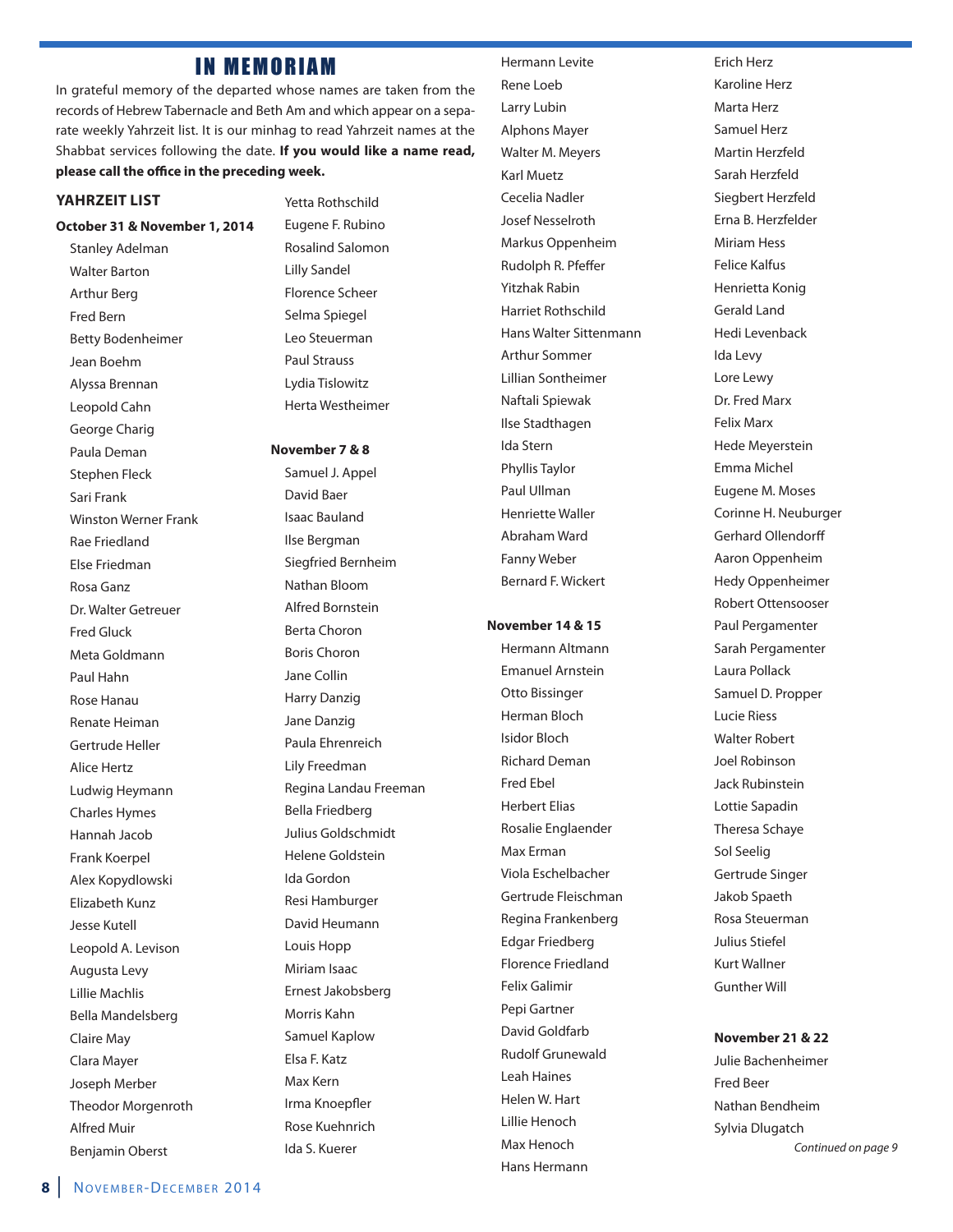#### **YahrzeiT**

Continued from page 8 irving Doniger Lotte Einstein Joseph Elias Ricarda Clemente Elvirez Ada Forscher Fred Furnberg Sidney Glickman Kurt Goetz betty Gold Margot H. Heilbut Sidi herzberg **Bertha Hirschowitz** Debra Hoberman abraham Kestenbaum adolph Koestler Ethel Kohon Henry H. Kramer lucy loscocco Rose Maas Ruth R. Maier Dr. Ernest Marso herbert marx adolph mastbaum Hansi Morbach **Emmy Nathanson** hannah Neuhaus harold Neumann Frederika ober Max Oppenheimer Rose Rosenthal Carl Ruwalski Thekla Strauss Margot Tannenwald henrietta vogel max Wallenstein lilly Weil beatrice Weinberg elsa Weinberg hermann Wellisch lucie Wiesengrund mark Wolff Thekla Wolff blanche Wurzinger

#### **november 28 & 29**

Helene Adler abraham arndt Bertha C. Austern

Jeannette berger Ernest Bergman **Ruth Bloch** ludwig brandt annie charig Yettchen collin Moses Edberg Norman Fisner Allen J. Elias Susanne Erman rae Fiber Morris W. Flaster Dr. Walter c. Fleck ilse Flehinger Max Fried Gerry Goldberg Justin hanau Pvt. Samuel J. heller Jindrich hoffman Siegfried Jonas Eric Kaufman Samuel Kestenbaum Marie Klopfer Julie Koerpel ilona lehman bertel lowenstein Fred luft Hugo Meininger charles meyer Sussana meyer Rose Nadelman Dr. George S. Naftulin leiser Neuman Sophie Phillips Frances Pulsifer George Rawle Jacob Rosenberg Lisel Rosenthal Lina Rubel ernest Schmidt Katherina Schnurmacher ilse Seelig Ernest W. Stein Jacob Stern Phyllis Stream mollie Stutz Sarah Tanz **Richard Weis** 

markus Wollner

#### **December 5 & 6**

Joseph adler **Ruth Baer** Werner bauer Frieda berney Emmy Blankenstein Joseph A. Blum ann callman Morton Eligator anna Fein Walter Frank ida Friedland **Rose Glantz** irving Goldman curt S. Goldsmith isidor Guggenheim manfred hahn Nettie hausman abraham heilbronn Bruno Herz ella Jacobs adolf lachmann Walter F. lebrecht alfred levy Samuel levy Sarah lewis Henry Lipkin bernard S. lowenthal Emil Mandel Jenny Meier **Betty Myerson** Honora Reiss Martha Reiter **Gershon Remiz** Samuel Rind Rose Rosenfeld Jeanne Rubinstein benjamin l. Saloshin hugo Sander Susan berger Schack irma Scharf ingeborg Schorsch bertha Schwab Willy Schwab Dorothy Schwartz harry Solow ann Sonnenfeld louis Strauss Abram A. Weigert herman Weiler

Max Westheimer Jacob Wielar Minnie Wolff

**December 12 & 13**

Bella Adelman Irving Axelrad Sofie baumgart Sophie berger bertha bertheim Walter biermann Moritz Blumenthal ilse brodman amelia cohen henry l. cohen Gus Einstein Erna Englander Fanny English Erich S. Federmann Meloni Frank aaron Friedland lea Goettinger martin Goldman Friedel heynemann amalia hirschfeld Paul S. Jonas Joseph Kavaler Rita Eulau Kern Rochel Greenberg Kleiner hedy Klinger Pauline Koy Grete lehmann Max Levine max lexandrowitsch Paula Marx Hugo Meier Fred meyer Erna Nussbaum moses ottenheimer Dr. Solomon Perlroth Dr. Maurice Rashbaum Oscar Rosenthal Selma Sarner Tillie Schwartz Julius Seligsberg Samuel Sollender hanna Stern Dr. Alfred Strauss Dr. Justin Strauss

Continued on page 10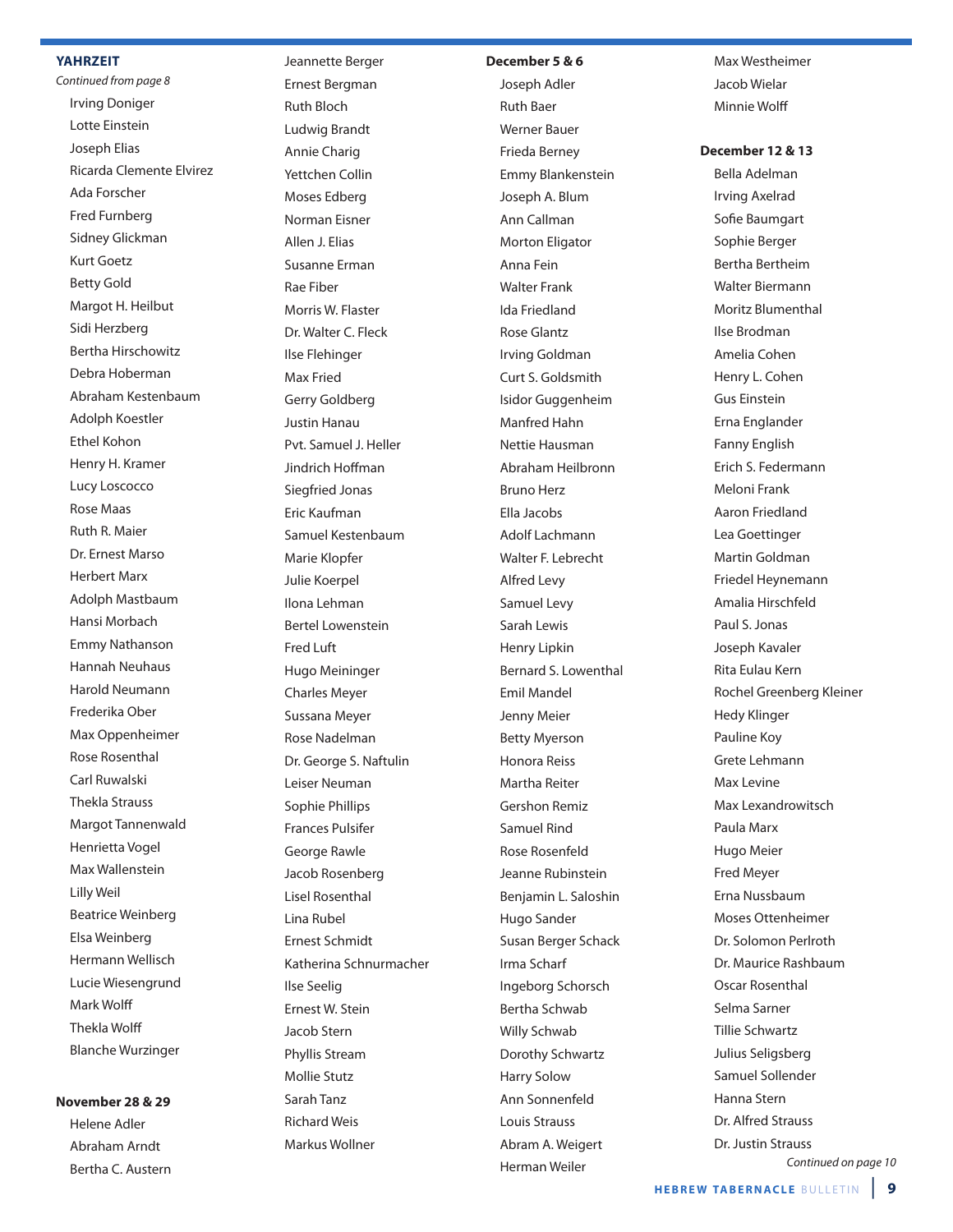#### **YahrzeiT**

Continued from page 9 Fay Sturman Julius Ullmann Aaron & Morris Weigert Dr. Walter Weil Dennis h. Wolf hedwig Wollner

#### **December 19 & 20**

Emma Arndt lina arndt lottie bachenheimer herman benjamin lucie bergmann Sophia block bessie braunstein **Ellen Clipper** Rita Cohn **Ronald Cronin** Maxim Decoin moses Dittmann Hilde Englander Oscar Englander Thekla Frank William Haberman Frida hecht Julius Heilbronn **Ruth Heinecke** leopold Jourdan Emma Katz martha Kohlmann Jamie Kohn Rose Lauer Nanni loeb lee luft bertha orchard metzner ottilie meyer **Ernest Michel** Rosa Michel Fanny Neumann **Rodolfo Neustadt** armin oppe Dakota Pite Rabbi Jacob Polish Gerde Pollack Mamie Rosenfeld Otto Rubel Jean Rubinsky

elmer Sapadin Kurt Schickler bella Schnitzler Tillie l. Schwartz leo Steindler henry Wallach bertha Weikersheimer Jakob Weinheim Regina Wolf

#### **December 26 & 27**

**Muriel Baar** Mimi Bachrach Dr. Maria Blume Franziska boas Julius bock Peter brandt Joan brennan Michael Breshaw Sarah Dessauer Nathan Eckstein Mildred Engel Charles Eppstein Ira Eulau victor Feibelman **Marx Finstone** herta Fleck Rose Forscher hilda Fuld hedy Ginzburg Julius Gold Anne M. Greenbaum Sydelle Greenhut **Martin Haas Bruno Heart** Paul Heinecke Jacob isaacs adolf israel Sophie Israel arthur Jacoby **Esther Klein** Siddy Krisch Mascha Kupfer bertha laufer Martha Levy Dr. Richard Lewin leon loeb Emilie Lowenstein max marx

valerie muetz Frieda oppenheimer Mina Oppenheimer Elsa Poortje Jacob S. Rosen **Charles Rosenfeld** Siegfried Rosenthal carrie Samuels Philip Sandler barbara Scholler Rose Schulman herbert Schwartz Julius Silberstein Werner Simon lillie Sink max Smerka morris Sokolowski Shari Solow Florence Tanenzaph carrie Weil Frieda Winter henry Wolf

#### **January 2 & 3**

Margarete Adler lea allweil Warner baer Margot Baumgart Gisela beer alfred besser Walter Blankfort Gertrude bloch **Esther Blum** Margaret Breitbarth Isidore Brown Lucy P. Cahn Sofie cohen caesar cohn **Frnst Damitt** Jacob Dessauer Herman Engel Julius Feist Simon Fleishman leonard Friedland bianca Geist Grigori Glaz Walter Goldstrom inge Goodkind

Simon M. Greene Emma Gutmann Frieda hamburger-Schmer Daniel hamelburger Robert Hyman aaron Jacobs laura Karlsruher Doris Karp alice Katz berti Katz Arthur L. King alice Kingsley charles Kluge Paula laubheim Shirley lesser Tillie Sneudaira lesser Jennie S. levy bernard lewis hans militzer anna Neubrunn **Ruth Neumann** Morris Newman Otto Nothmann Dr. Ulrich Ollendorff oskar Pomper **Edward Preis Elizabeth Rich** Susan Rosenfeld Jeanette Elfriede Rosenwald Sophia Ross anna Saul belle Schoenwetter Therese Schwarz Gumpert Seide ilse Selowsky Rose Silverman Gerald Solomon Minna Sommer Zita Stern Sonder lena Spector **Erna Strauss** Selma Tobias Leopold Ullman Max H. Weinberg alice Weissman Rosel Wodowski monroe Wohlgemuth herta Wollner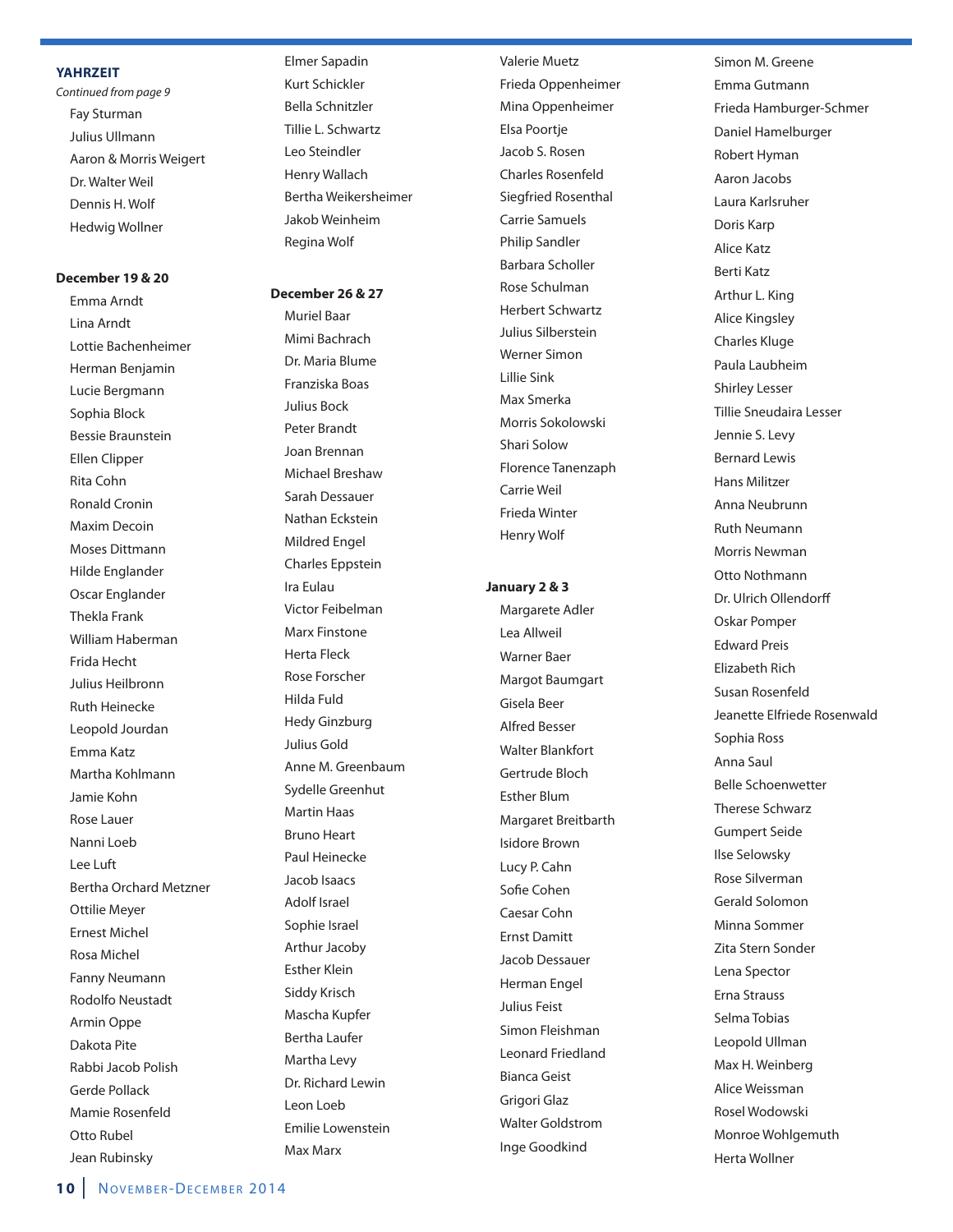## November 2014 CHESHVAN-KISLEV 5775

| <b>SUNDAY</b>                                                              | <b>MONDAY</b>                                                                                                                | <b>TUESDAY</b> | <b>WEDNESDAY</b>                      | <b>THURSDAY</b>              | <b>FRIDAY</b>                                                                                          | <b>SATURDAY</b>                                                                                                                     |
|----------------------------------------------------------------------------|------------------------------------------------------------------------------------------------------------------------------|----------------|---------------------------------------|------------------------------|--------------------------------------------------------------------------------------------------------|-------------------------------------------------------------------------------------------------------------------------------------|
|                                                                            |                                                                                                                              |                |                                       |                              |                                                                                                        | Cheshvan 8<br><b>Bar Mitzvah of Alex Farber</b><br>10:00 am: Lech-Lecha<br>12:00 pm: Luncheon in<br>Honor of Alex Farber            |
| Cheshvan 9                                                                 | Cheshvan 10<br>4:00 pm: Hebrew School<br>7:00 pm: Exercise Class                                                             | Cheshvan 11    | Cheshvan 12<br>4:00 pm: Hebrew School | Cheshvan 13                  | Cheshvan 14<br>7:30 pm: Kabbalat Shabbat<br>Kristallnacht<br>Commemoration                             | Cheshvan 15<br><b>Bar Mitzvah of</b><br><b>Shay Rubinson</b><br>10:00 am: Vayera<br>12:00 pm: Luncheon in<br>Honor of Shay Rubinson |
| $\overline{\mathbf{2}}$                                                    | 3                                                                                                                            | 4              | 5                                     | 6                            | ٠.                                                                                                     | 8                                                                                                                                   |
| Cheshvan 16                                                                | Cheshvan 17<br>4:00 pm: Hebrew School<br>6:00 pm: Hebrew High<br>School-HUC Soup<br>Kitchen Visit<br>7:00 pm: Exercise Class | Cheshvan 18    | Cheshvan 19<br>4:00 pm: Hebrew School | Cheshvan 20<br>7:00 pm: WHFC | Cheshvan 21<br>6:30 pm: Family Service<br>(Piano)<br>7:30 pm: Buffet Dinner<br>(Reservations Required) | Cheshvan 22<br>10:00 am: Chayel Sara<br>12:00 pm: Adult with<br>Rabbi Gale                                                          |
| 9                                                                          | 10                                                                                                                           | 11             | 12                                    | 13                           |                                                                                                        | 15                                                                                                                                  |
| Cheshvan 23                                                                | Cheshvan 24<br>4:00 pm: Hebrew School<br>7:00 pm: Exercise Class                                                             | Cheshvan 25    | Cheshvan 26<br>4:00 pm: Hebrew School | Cheshvan 27                  | Cheshvan 28<br>6:30 pm: Tot Shabbat<br>7:30 pm: Kabbalat Shabbat                                       | Cheshvan 29<br>10:00 am: Toldot<br>12:00 pm: Study of the<br>Zohar                                                                  |
| 16                                                                         | 17                                                                                                                           | 18             | 19                                    | 20                           |                                                                                                        | 22                                                                                                                                  |
| Kislev 1<br>4:00 pm: Interfaith<br><b>Thanksgiving Service</b><br>Kislev 8 | Kislev <sub>2</sub><br>4:00 pm: Hebrew School<br>7:00 pm: Exercise Class                                                     | Kislev 3       | Kislev <sub>4</sub>                   | Kislev 5                     | Kislev 6<br>7:30 pm: Kabbalat Shabbat                                                                  | Kislev <sub>7</sub><br>10:00 am: Vayetzel<br>12:00 pm: Adult with<br>Rabbi Gale                                                     |
| 23/30                                                                      | 24                                                                                                                           | 25             | 26                                    |                              |                                                                                                        |                                                                                                                                     |

## December 2014 KISLEV-TEVET/5775

| <b>SUNDAY</b>                           | <b>MONDAY</b>                                                                                                         | <b>TUESDAY</b>                         | <b>WEDNESDAY</b>                                                                                           | <b>THURSDAY</b>                                    | <b>FRIDAY</b>                                                                                                                                                                  | <b>SATURDAY</b>                                                                                                |
|-----------------------------------------|-----------------------------------------------------------------------------------------------------------------------|----------------------------------------|------------------------------------------------------------------------------------------------------------|----------------------------------------------------|--------------------------------------------------------------------------------------------------------------------------------------------------------------------------------|----------------------------------------------------------------------------------------------------------------|
|                                         | Kislev 9<br>January-February<br><b>Bulletin Deadline</b><br>4:00 pm: Hebrew School                                    | Kislev 10                              | Kislev 11<br>4:00 pm: Hebrew School                                                                        | Kislev 12<br>4:00 pm: WHFC:<br>The Last Kiezmer    | Kislev 13<br>7:30 pm: Kabbalat Shabbat                                                                                                                                         | Kislev 14<br>10:00 am: Vayishlach<br>12:00 pm: Adult Ed with<br>Rabbi Gale                                     |
|                                         | 7:00 pm: Exercise Class                                                                                               | $\overline{\mathbf{2}}$                | 3                                                                                                          | 4                                                  | 5                                                                                                                                                                              | 6                                                                                                              |
| Kislev 15                               | Kislev 16<br>4:00 pm: Hebrew School<br>7:00 pm: Exercise Class                                                        | Kislev 17                              | Kislev 18<br>4:00 pm: Hebrew School                                                                        | Kislev 19                                          | Kislev 20<br>6:00 pm: Tot Shabbat<br>7:30 pm: Kabbalat Shabbat                                                                                                                 | Kislev 21<br>10:00 am: Vayeshev<br>12:00 pm: Study of the<br>Zohar                                             |
|                                         | 8                                                                                                                     | 9                                      | 10                                                                                                         | 11                                                 | 12                                                                                                                                                                             | 13                                                                                                             |
| Kislev <sub>22</sub>                    | Kislev <sub>23</sub><br>4:00 pm: Hebrew School<br>4:00 pm: Hebrew School<br>Chanukah Party<br>7:00 pm: Exercise Class | Kislev 24<br><b>Chanukah: 1 Candle</b> | Kislev<br><b>Chanukah: 2 Candles</b><br>4:00 pm: Hebrew School<br>4:00 pm: Hebrew School<br>Chanukah Party | Kislev <sub>25</sub><br><b>Chanukah: 3 Candles</b> | Kislev 26<br><b>Chanukah: 4 Candles</b><br>6:30 pm: Family Service<br>(Piano)-Bring Your Own<br>Menorah<br>7:30 pm: Buffet Dinner<br>Su pin. bunced<br>(Reservations Required) | Kislev <sub>27</sub><br><b>Chanukah: 5 Candles</b><br>10:00 am: Miketz<br>12:00 pm: Jewish<br>Pioneering Women |
| 14                                      | 15                                                                                                                    | 16                                     | 17                                                                                                         | 18                                                 |                                                                                                                                                                                | 20                                                                                                             |
| Kislev 29<br><b>Chanukah: 6 Candles</b> | Kislev 30<br><b>Chanukah: 7 Candles</b><br>7:00 pm: Exercise Class                                                    | Tevet 1<br><b>Chanukah: 8 Candles</b>  | Tevet 2<br>Chanukah: 8th Day                                                                               | Tevet 3                                            | Tevet 4<br>7:30 pm: Kabbalat Shabbat                                                                                                                                           | Tevet 5<br>10:00 am: Vayigash                                                                                  |
| 21                                      | 22                                                                                                                    | 23                                     | 24                                                                                                         | 25                                                 | 26                                                                                                                                                                             | 27                                                                                                             |
| Tevet <sub>6</sub>                      | Tevet 7                                                                                                               | Tevet 8                                | Tevet 9                                                                                                    |                                                    |                                                                                                                                                                                |                                                                                                                |
| 28                                      | 29                                                                                                                    | 30                                     | 31                                                                                                         |                                                    |                                                                                                                                                                                |                                                                                                                |